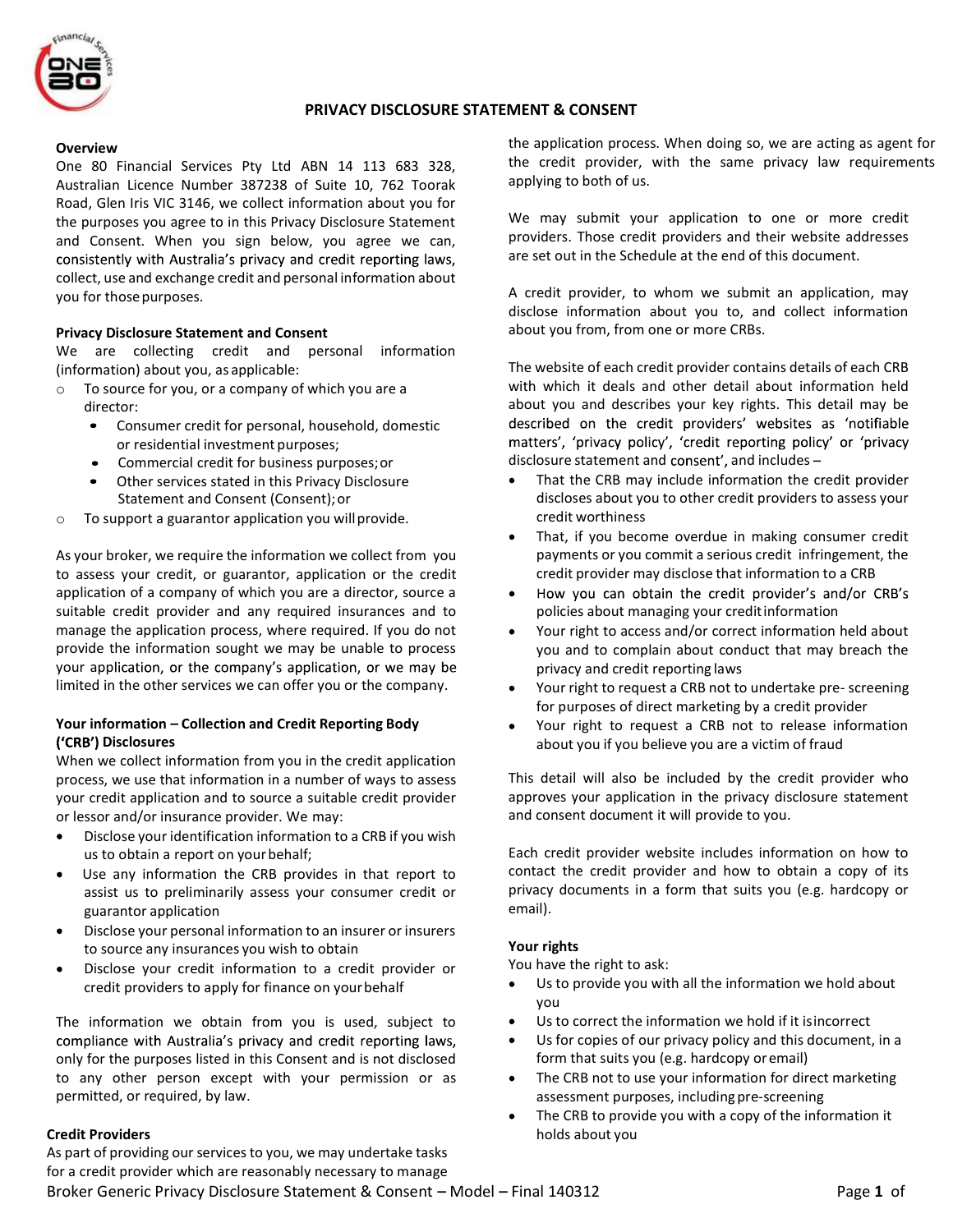Telephone on 1300669636 or email at info@180financial.com.au. In some cases an administration fee may be charged to cover the cost of providing the information.

## Disclosure and Consent

By signing below, you agree we may:

- Use your personal and credit information:
- o To assess your consumer or commercial credit and/or guarantee application and/or to assess a credit application by a company of which you are a director
- o To source any finances you required
- o To source any insurances you require
- o As the law authorises or requires;
- Disclose to, and obtain from, any prospective credit provider or insurer, information about you that is reasonably necessary to obtain the finance and insurances you require;
- Obtain from, and disclose to, any third party, information about you, the applicant(s) or guarantor(s) that is reasonably necessary to assist you obtain the finance and insurances required;
- Provide your information, including your credit report(s), to one or more of the credit providers specified in the Schedule of Credit Providers below so they can assess your application, or the application of a company of which you are director, or your suitability as a guarantor
- Provide credit information about you to a guarantor, or prospective guarantor;
- Provide you, or the company of which you are a director, with offers or information of other goods or services we, or any of our associated entities, may be able to provide to you or the company, unless you tell us not to;
- Disclose your personal and credit information to the extent permitted by law to other organisations that provide us with services, such as contractors, agents, printers, mail

houses, lawyers, document custodians, securitises and computer systems consultants or providers, so they can perform those services for us; and

Disclose your personal information to any other organisation that may wish to acquire, or has acquired, an interest in our business or any rights under your contract with us, or the contract with us of a company of which you are a director.

You also agree and consent to, as appropriate:

- A CRB disclosing consumer credit information to one or more credit providers specified in the Schedule of Credit Providers below for the purpose of assessing your application for consumer or commercial credit or your guarantor application, and/or assessing a credit application by a company of which you area director
- When you are a prospective guarantor, a credit provider using that information to assess your suitability as a guarantor
- A credit provider disclosing your credit information (including information obtained by it from a CRB) to a guarantor, or a prospective guarantor
- A credit provider disclosing to another credit provider, for a particular purpose, information it holds about you

Where the applicant, or guarantor, is a company of which you are a director, you consent to the use of your information, in addition to the company's information, in each of the ways listed above.

# Authorisation

By signing below, you also authorise us to make a request on your behalf to obtain credit reporting information about your consumer and commercial credit worthiness from a CRB. That information will assist us in providing our services to you. This authorisation ceases when we undertake a task on behalf of a credit provider.